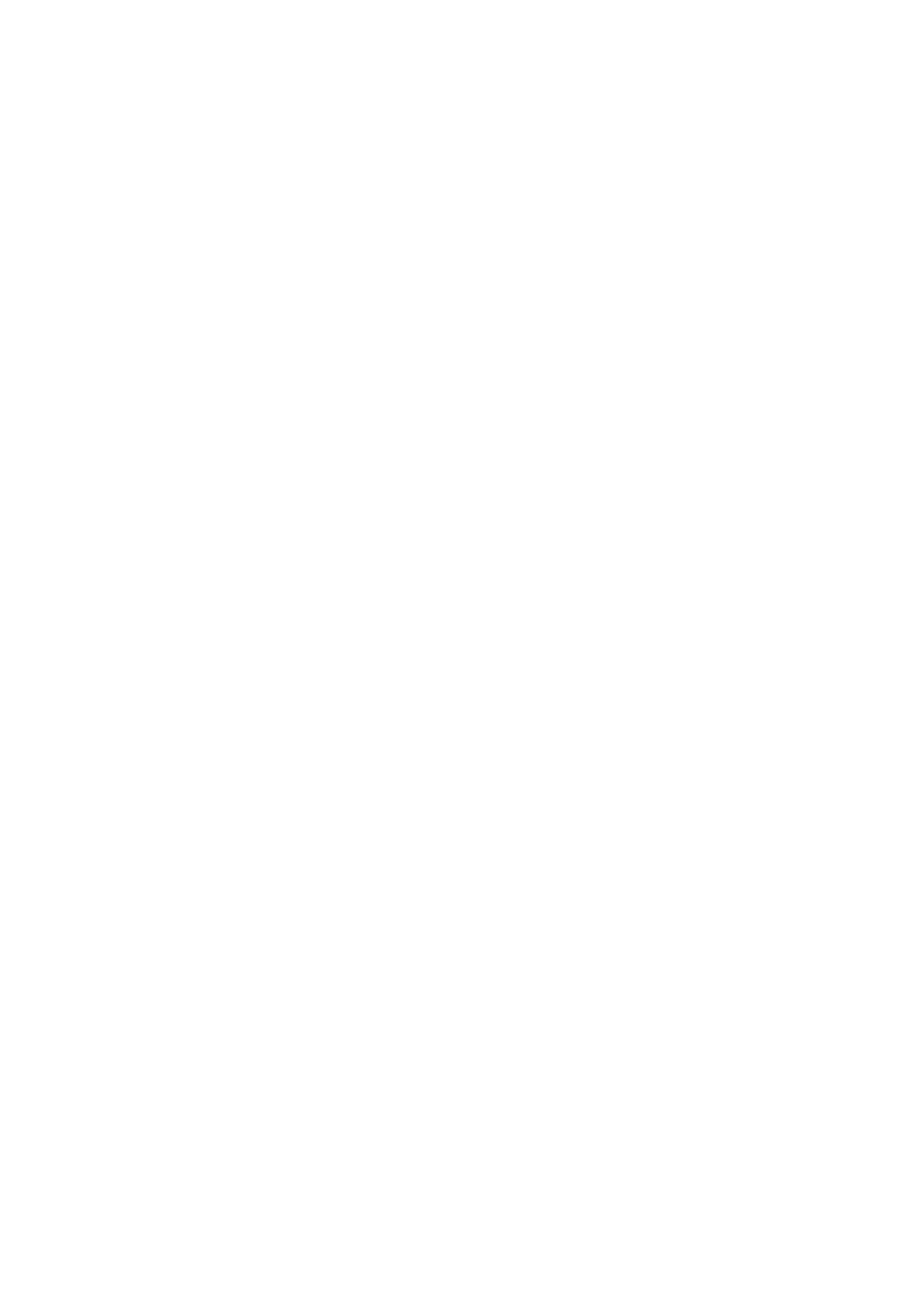| Ordinary resolution number four                                                                                                                                                                                                                                                                                                       |  |  |
|---------------------------------------------------------------------------------------------------------------------------------------------------------------------------------------------------------------------------------------------------------------------------------------------------------------------------------------|--|--|
| To approve the remuneration of the directors for the<br>period ended 31 March 2018.                                                                                                                                                                                                                                                   |  |  |
| <b>Ordinary resolution number five</b>                                                                                                                                                                                                                                                                                                |  |  |
| To reappoint KPMG Inc. as the Company's<br>independent auditors to hold office until the conclusion<br>of the next AGM, to fix their remuneration, and to note<br>that the individual registered auditor who will undertake<br>the audit during the financial years ending 31 March<br>2016, 2017, 2018 and 2019 is Ms Bavhana Sooku. |  |  |

\*\*Please indicate with an "X" in the appropriate space above how you wish your vote to be cast. If you

return this form duly signed without specific instructions, the proxy will vote or withhold his vote as he deems fit.

Signature……………………………………. Dated………………………….2019

## **Notes**

1. A member entitled to attend and vote at the meeting is entitled to appoint one or more proxies to attend and, on a poll, vote instead of the member. A Proxy need not be a shareholder of the Company.